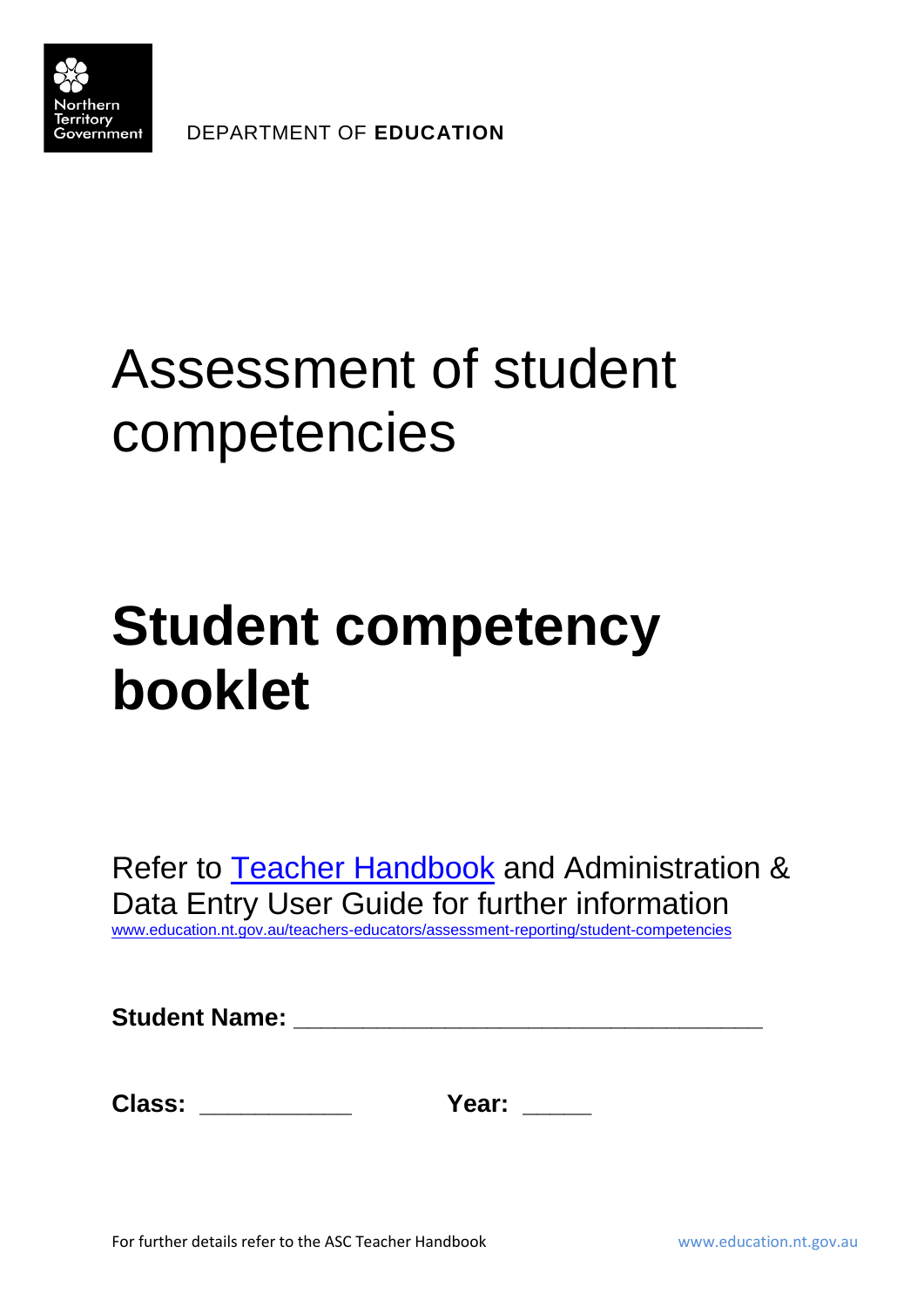| <b>HEALTH AND PHYSICAL EDUCATION</b> |                                                                                                                                                                                                                                                                                                       |                    |                |                |                |                |  |  |
|--------------------------------------|-------------------------------------------------------------------------------------------------------------------------------------------------------------------------------------------------------------------------------------------------------------------------------------------------------|--------------------|----------------|----------------|----------------|----------------|--|--|
| 1.                                   | <b>PERCEPTUAL MOTOR</b>                                                                                                                                                                                                                                                                               | Tick when achieved |                |                |                |                |  |  |
|                                      |                                                                                                                                                                                                                                                                                                       | Pre                | T1             | T <sub>2</sub> | T <sub>3</sub> | T <sub>4</sub> |  |  |
| PM <sub>1</sub>                      | <b>Visual motor/tracking</b><br>Screening: Observe the student's ability to hit moving<br>targets, draw between lines in a maze, trace a picture or<br>track a moving object with their eyes but without moving<br>their head.                                                                        |                    |                |                |                |                |  |  |
| PM <sub>2</sub>                      | Complete a 7-9 piece jigsaw<br>Screening: Observe the student's ability to complete a<br>wooden interlocking jigsaw puzzle within a frame.                                                                                                                                                            |                    |                |                |                |                |  |  |
| PM <sub>3</sub>                      | Copy a block construction<br>Screening: Observe the student's ability to carry out verbal<br>instructions and copy a block construction. Copy me: the<br>student watches you construct stairs using 6 cubes/blocks,<br>and then imitate construction. Do not use verbal prompts to<br>assist child.   |                    |                |                |                |                |  |  |
| PM4                                  | <b>Cross the midline</b><br>Screening: Observe the student's ability to cross the<br>midline during a range of activities.<br>Keeping body still and facing the board; use left hand to<br>draw a mark on the right side of the board and use right<br>hand to draw a mark on the left side of board. |                    |                |                |                |                |  |  |
|                                      |                                                                                                                                                                                                                                                                                                       | Tick when achieved |                |                |                |                |  |  |
| 2.                                   | <b>FINE MOTOR</b>                                                                                                                                                                                                                                                                                     | Pre                | T <sub>1</sub> | T <sub>2</sub> | T <sub>3</sub> | T4             |  |  |
| FM <sub>1</sub>                      | Copy the 5 shapes<br>Screening: Observe the student's ability to copy the first<br>five shapes.<br>Note: Refer below for specific shapes in relation to the age<br>of the student and Appendix 5 for a template of these<br>shapes.                                                                   |                    |                |                |                |                |  |  |
| FM <sub>2</sub>                      | Draw a person with 6 body parts<br>Screening: Students need to draw a recognisable person<br>with at least 6 different body parts.                                                                                                                                                                    |                    |                |                |                |                |  |  |
| FM <sub>3</sub>                      | Draw between 2 horizontal and 2 vertical lines<br>Screening: Draw between 2 horizontal and 2 vertical lines<br>that are 6 mm wide and 5 cm long.<br>Note: Refer to Appendix 6 for a template with these<br>measurements.                                                                              |                    |                |                |                |                |  |  |
| FM4                                  | Cut around a circle and triangle<br>Screening: Observe student's ability to cut around a 10cm                                                                                                                                                                                                         |                    |                |                |                |                |  |  |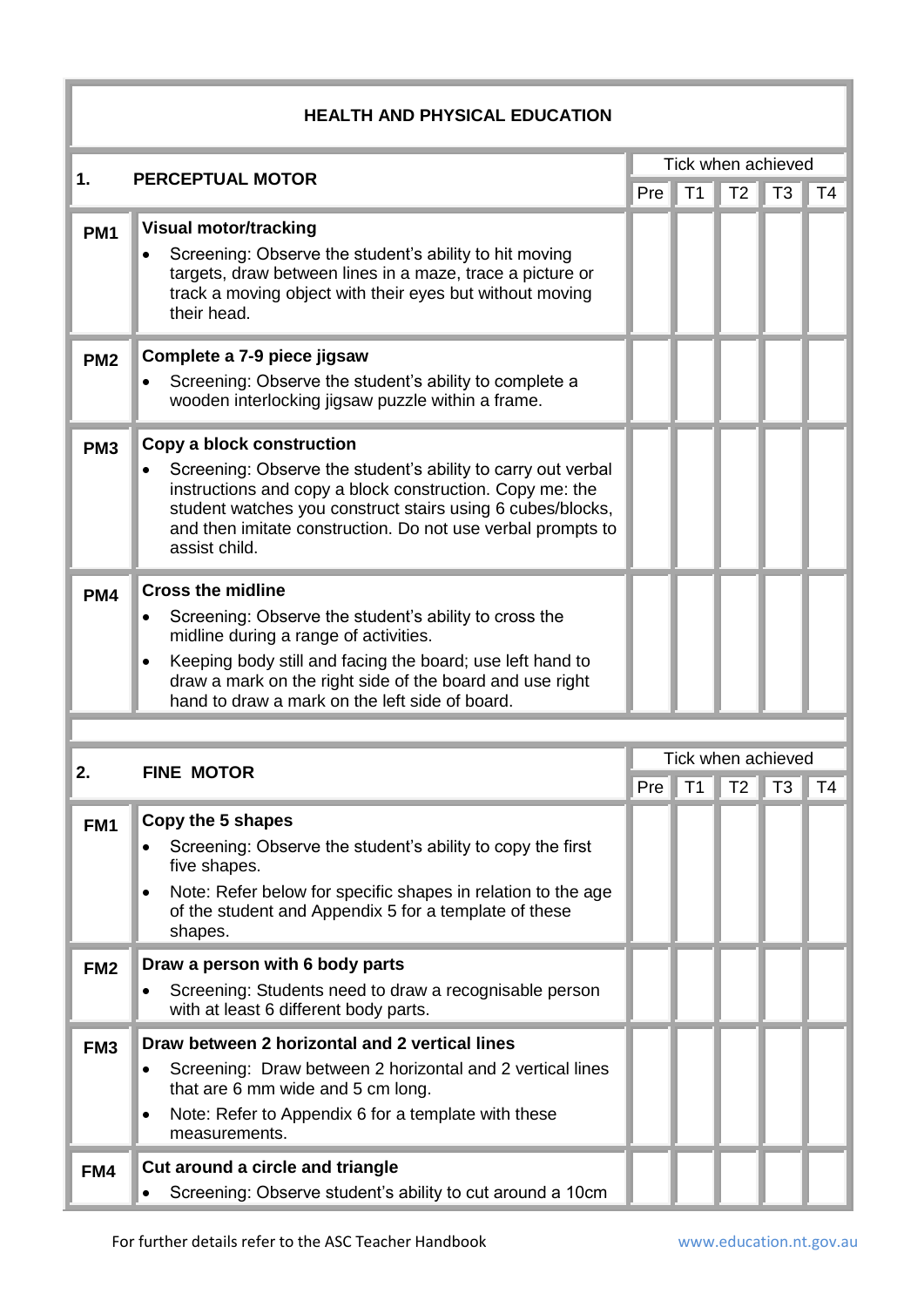|                 | circle and triangle within 10mm of lines with scissors.<br>Note: It is also important to observe student's posture,                                                                                                                                       |     |                |                |                                      |                |
|-----------------|-----------------------------------------------------------------------------------------------------------------------------------------------------------------------------------------------------------------------------------------------------------|-----|----------------|----------------|--------------------------------------|----------------|
|                 | scissor ability to co-ordinate paper and scissors. Refer to<br>the stages of cutting.                                                                                                                                                                     |     |                |                |                                      |                |
| FM <sub>5</sub> | <b>Finger isolation</b><br>Screening: Observe the student's ability to isolate each<br>finger with the thumb on the same hand. Touch tip of<br>thumb and finger on same hand. Complete with both<br>hands.                                                |     |                |                |                                      |                |
|                 |                                                                                                                                                                                                                                                           |     |                |                |                                      |                |
| 3.              | <b>GROSS MOTOR</b>                                                                                                                                                                                                                                        | Pre | T <sub>1</sub> | T <sub>2</sub> | Tick when achieved<br>T <sub>3</sub> | T <sub>4</sub> |
| GM <sub>1</sub> | Jump forward from standing position, two feet together                                                                                                                                                                                                    |     |                |                |                                      |                |
|                 | Screening: Observe the student's ability to jump forward<br>from a standing position with two feet off the ground and<br>landing with two feet together, not overbalancing, over a<br>distance of 45cm.                                                   |     |                |                |                                      |                |
| GM <sub>2</sub> | <b>Balance steadily on each foot</b>                                                                                                                                                                                                                      |     |                |                |                                      |                |
|                 | Screening: Observe the student's ability to balance steadily<br>on each foot for 5-8 seconds.                                                                                                                                                             |     |                |                |                                      |                |
|                 | Note: Refer to the Ages of Stages for required length of<br>time for attainment                                                                                                                                                                           |     |                |                |                                      |                |
| GM <sub>3</sub> | Run smoothly turning quickly on the spot                                                                                                                                                                                                                  |     |                |                |                                      |                |
|                 | Screening: Observe the student's ability to run negotiating<br>corners and turning quickly on the spot.                                                                                                                                                   |     |                |                |                                      |                |
|                 | Note: lines on a basketball/netball court or cracks in the<br>cement will give the student definable corners.                                                                                                                                             |     |                |                |                                      |                |
| GM4             | Hop on each foot                                                                                                                                                                                                                                          |     |                |                |                                      |                |
|                 | Screening: Observe the student's ability to hop on each<br>foot without losing balance.                                                                                                                                                                   |     |                |                |                                      |                |
|                 | Refer below for specific markers in relation to the age of<br>the student.                                                                                                                                                                                |     |                |                |                                      |                |
| GM <sub>5</sub> | Catch a ball in 2 hands away from the body                                                                                                                                                                                                                |     |                |                |                                      |                |
|                 | Screening: Observe the student's ability to catch with<br>hands and arms isolated from the body. Stand $1\frac{1}{2}$ - 2<br>metres away and throw ball to student.                                                                                       |     |                |                |                                      |                |
|                 |                                                                                                                                                                                                                                                           |     |                |                |                                      |                |
| 4.              | <b>SELF-CARE</b>                                                                                                                                                                                                                                          |     |                |                | Tick when achieved                   |                |
|                 |                                                                                                                                                                                                                                                           | Pre | T <sub>1</sub> | T <sub>2</sub> | T <sub>3</sub>                       | T4             |
| SC <sub>1</sub> | <b>Perform self-care activities</b>                                                                                                                                                                                                                       |     |                |                |                                      |                |
|                 | Screening: Observe the student's ability to perform self-<br>care activities appropriate to the preschool and school<br>setting. For example eating, drinking, nose blowing,<br>washing hands, and washing eyes and face, dressing and<br>toilet routine. |     |                |                |                                      |                |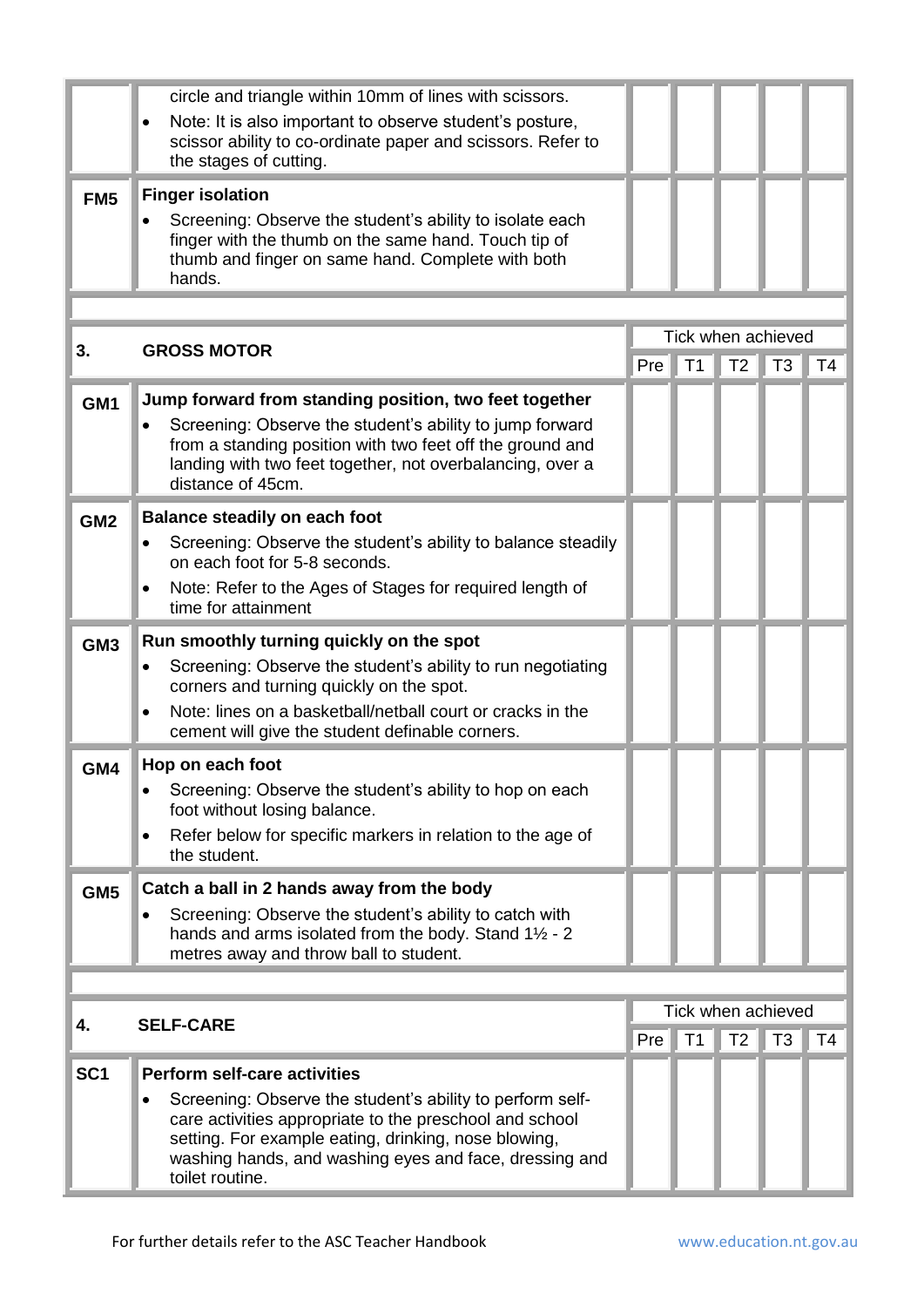| SC <sub>2</sub> | Identify and express personal rights<br>Screening: Observe students using gestures and non-<br>verbal responses to express wants, needs and feelings.                                                                                                                                                                                                                                |  |  |
|-----------------|--------------------------------------------------------------------------------------------------------------------------------------------------------------------------------------------------------------------------------------------------------------------------------------------------------------------------------------------------------------------------------------|--|--|
| SC <sub>3</sub> | Verbally ask an adult for help                                                                                                                                                                                                                                                                                                                                                       |  |  |
|                 | Screening: Observe the student's ability to ask an adult for<br>assistance during in formal and informal interactions.                                                                                                                                                                                                                                                               |  |  |
| SC <sub>4</sub> | Display appropriate behaviours in a variety of settings                                                                                                                                                                                                                                                                                                                              |  |  |
|                 | Screening: Observe students demonstrating appropriate<br>behaviour in a range of contexts e.g. school, playground,<br>library and excursions.                                                                                                                                                                                                                                        |  |  |
| SC <sub>5</sub> | Respond appropriately to changes in routines and the<br>environment                                                                                                                                                                                                                                                                                                                  |  |  |
|                 | Screening: Observe the student's ability to cope with<br>unexpected changes in routines and the environment e.g.<br>adjust to wet weather routines, relief teacher, changes in<br>seating arrangements.                                                                                                                                                                              |  |  |
| SC <sub>6</sub> | Begin and complete activities and actions related to the<br>task, with direction                                                                                                                                                                                                                                                                                                     |  |  |
|                 | Screening: Observe the student's ability to begin and<br>complete tasks e.g. make several attempts to fit a puzzle<br>piece correctly until complete, experimenting with<br>alternative ways of fitting puzzle pieces together.                                                                                                                                                      |  |  |
| SC7             | Participate in routine social and classroom interactions                                                                                                                                                                                                                                                                                                                             |  |  |
|                 | Screening: Observe the student's ability to participate in<br>routine social and classroom interactions e.g.<br>brainstorming, shared writing, participation in discussion.                                                                                                                                                                                                          |  |  |
| SC <sub>8</sub> | Self-regulation                                                                                                                                                                                                                                                                                                                                                                      |  |  |
|                 | Screening: Observe the student's capacity to respond<br>appropriately in conflict situations. Does the student either<br>seek support or use alternative strategies to resolve<br>problems appropriately either verbally or physically in a<br>non-violent way?<br>Note: Different cultures expect different behavioural and<br>emotional reactions from children at different ages. |  |  |
|                 |                                                                                                                                                                                                                                                                                                                                                                                      |  |  |
|                 |                                                                                                                                                                                                                                                                                                                                                                                      |  |  |
|                 |                                                                                                                                                                                                                                                                                                                                                                                      |  |  |

K Two competencies have been marked with this symbol as an alert to indicate that they have been identified as critical areas of development for a Transition child to have attained before being able to cope with formal learning demands.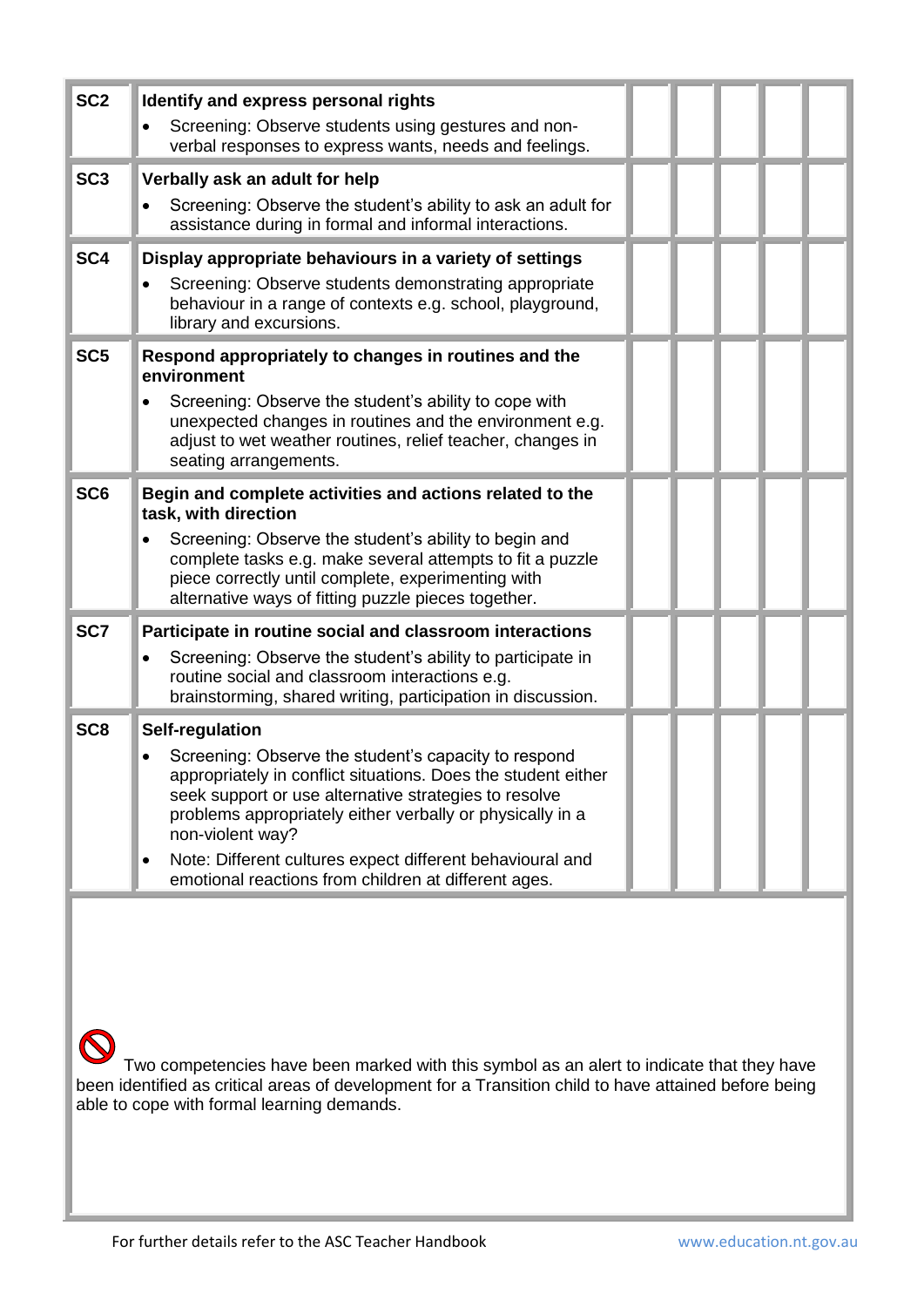## **LITERACY**

Literacy is an essential skill for students in becoming successful learners and as a foundation for success in all learning areas. As described in the Australian Curriculum: 'Literacy involves students in listening to, reading, viewing, speaking, writing and creating oral, print, visual and digital texts, and using and modifying language for different purposes in a range of contexts'.

**NOTE:** EAL/D children who speak a language other than English at home, and Indigenous language speaking children can be assessed in their first language, using the Assistant Teacher, Bilingual Assistant, an interpreter or after discussions with family members.

|                 |                                                                                                                                                                                                                                                                                                                                                     | Tick when achieved |    |                |                |    |  |  |
|-----------------|-----------------------------------------------------------------------------------------------------------------------------------------------------------------------------------------------------------------------------------------------------------------------------------------------------------------------------------------------------|--------------------|----|----------------|----------------|----|--|--|
| 5.              | <b>SPEAKING AND LISTENING</b>                                                                                                                                                                                                                                                                                                                       | Pre                | T1 | T <sub>2</sub> | T <sub>3</sub> | T4 |  |  |
| SL <sub>1</sub> | Answer familiar, simple questions with a verbal response<br>Screening: Observe the student's ability to answer a simple<br>$\bullet$<br>question in their home language e.g. interact with others<br>during play sessions, inside and outside the classroom,<br>converse with educators and peers, respond to non-verbal<br>cues.                   |                    |    |                |                |    |  |  |
| SL <sub>2</sub> | <b>Follow 3 unrelated directions</b>                                                                                                                                                                                                                                                                                                                |                    |    |                |                |    |  |  |
|                 | Screening: Observe the student's ability to follow 3<br>unrelated directions without further assistance or pointing<br>to intended direction. Give all three directions before<br>student begins e.g. touch the door, clap your hands and sit<br>down.                                                                                              |                    |    |                |                |    |  |  |
| SL <sub>3</sub> | <b>First sound detection</b>                                                                                                                                                                                                                                                                                                                        |                    |    |                |                |    |  |  |
|                 | Screening: Observe the student's ability to identify same<br>initial sounds in spoken words. Select two sounds from m,<br>either b or p, and either g or k in student's first language<br>e.g. b and m.<br>Say: the word baby starts with b. Clap your hands when<br>you hear other words that start with b. b: ball, cat, bite,<br>bed, fish, dog. |                    |    |                |                |    |  |  |
|                 | Say the sound of the letter, not the letter name, when<br>asking the student to listen for the sound.                                                                                                                                                                                                                                               |                    |    |                |                |    |  |  |
| SL <sub>4</sub> | Say most speech sounds correctly<br>Screening: Observe the student's ability to say most<br>speech sounds correctly.                                                                                                                                                                                                                                |                    |    |                |                |    |  |  |
| SL <sub>5</sub> | Repeat a series of words spoken once aloud                                                                                                                                                                                                                                                                                                          |                    |    |                |                |    |  |  |
|                 | Screening: Observe the student's ability to repeat words<br>aloud in their home language.                                                                                                                                                                                                                                                           |                    |    |                |                |    |  |  |
|                 | Note: it is simpler for students to repeat one or two syllable<br>$\bullet$<br>words.                                                                                                                                                                                                                                                               |                    |    |                |                |    |  |  |
| SL <sub>6</sub> | <b>Speak using sentences</b>                                                                                                                                                                                                                                                                                                                        |                    |    |                |                |    |  |  |
|                 | Screening: Observe the student's ability to speak using<br>sentences in their home language.                                                                                                                                                                                                                                                        |                    |    |                |                |    |  |  |
|                 |                                                                                                                                                                                                                                                                                                                                                     |                    |    |                |                |    |  |  |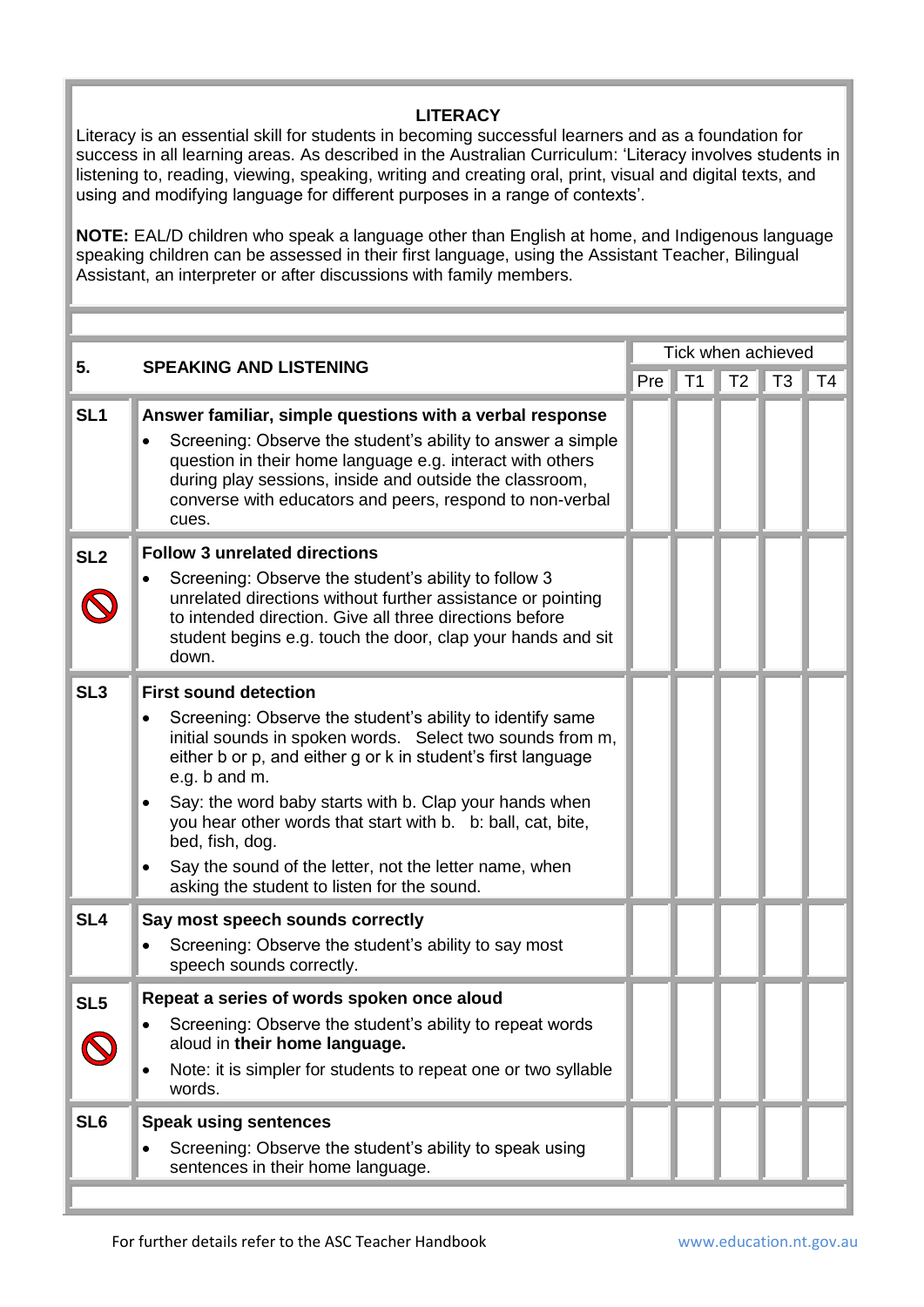| 6.              | <b>READING AND WRITING</b>                                                                                                                                                                                                                                                                           | Tick when achieved |                |                |                |    |
|-----------------|------------------------------------------------------------------------------------------------------------------------------------------------------------------------------------------------------------------------------------------------------------------------------------------------------|--------------------|----------------|----------------|----------------|----|
|                 |                                                                                                                                                                                                                                                                                                      | Pre                | T <sub>1</sub> | T <sub>2</sub> | T <sub>3</sub> | T4 |
| RW1             | Identify own name and some environmental print in a<br>variety of contexts                                                                                                                                                                                                                           |                    |                |                |                |    |
|                 | Screening: Observe the student's ability to recognise<br>his/her written name and the student's ability to read<br>environmental print.                                                                                                                                                              |                    |                |                |                |    |
|                 | Use authentic opportunities for students to identify their<br>name in different fonts, on a page with other writing or<br>randomly placed on a desk. Use photos or walk around the<br>school/community to determine what students know about<br>signs and symbols e.g. girls and boys toilet symbol. |                    |                |                |                |    |
| RW <sub>2</sub> | Demonstrate reading-like behaviours                                                                                                                                                                                                                                                                  |                    |                |                |                |    |
|                 | Screening: Observe the student's ability to demonstrate<br>reading-like behaviours.                                                                                                                                                                                                                  |                    |                |                |                |    |
| RW <sub>3</sub> | <b>Respond to shared text</b>                                                                                                                                                                                                                                                                        |                    |                |                |                |    |
|                 | Screening: Observe the student's ability to respond to<br>questions about a shared text.                                                                                                                                                                                                             |                    |                |                |                |    |
| RW4             | Use illustrations to make meaning from text                                                                                                                                                                                                                                                          |                    |                |                |                |    |
|                 | Screening: Observe the student's ability to look at the<br>details in illustrations and talk about them.                                                                                                                                                                                             |                    |                |                |                |    |
| RW <sub>5</sub> | Show awareness that speech can be written down                                                                                                                                                                                                                                                       |                    |                |                |                |    |
|                 | Screening: Observe the student's understandings that<br>speech can be written.                                                                                                                                                                                                                       |                    |                |                |                |    |
|                 | Note: This can be demonstrated by students requesting<br>their story to be scribed and or writing their own verbal<br>story on paper.                                                                                                                                                                |                    |                |                |                |    |
| RW <sub>6</sub> | <b>Copy symbols</b>                                                                                                                                                                                                                                                                                  |                    |                |                |                |    |
|                 | Screening: Observe the student's ability to copy/write most<br>letters in their name or produce recognisable letter shapes.                                                                                                                                                                          |                    |                |                |                |    |
| RW7             | Tell stories and communicate ideas through drawings,<br>copied symbols and some letters                                                                                                                                                                                                              |                    |                |                |                |    |
|                 | Screening: Observe the student's ability to communicate<br>ideas through drawings, copied symbols and some letters.                                                                                                                                                                                  |                    |                |                |                |    |
|                 |                                                                                                                                                                                                                                                                                                      |                    |                |                |                |    |
|                 |                                                                                                                                                                                                                                                                                                      |                    |                |                |                |    |
|                 |                                                                                                                                                                                                                                                                                                      |                    |                |                |                |    |
|                 |                                                                                                                                                                                                                                                                                                      |                    |                |                |                |    |
|                 |                                                                                                                                                                                                                                                                                                      |                    |                |                |                |    |
|                 |                                                                                                                                                                                                                                                                                                      |                    |                |                |                |    |
|                 |                                                                                                                                                                                                                                                                                                      |                    |                |                |                |    |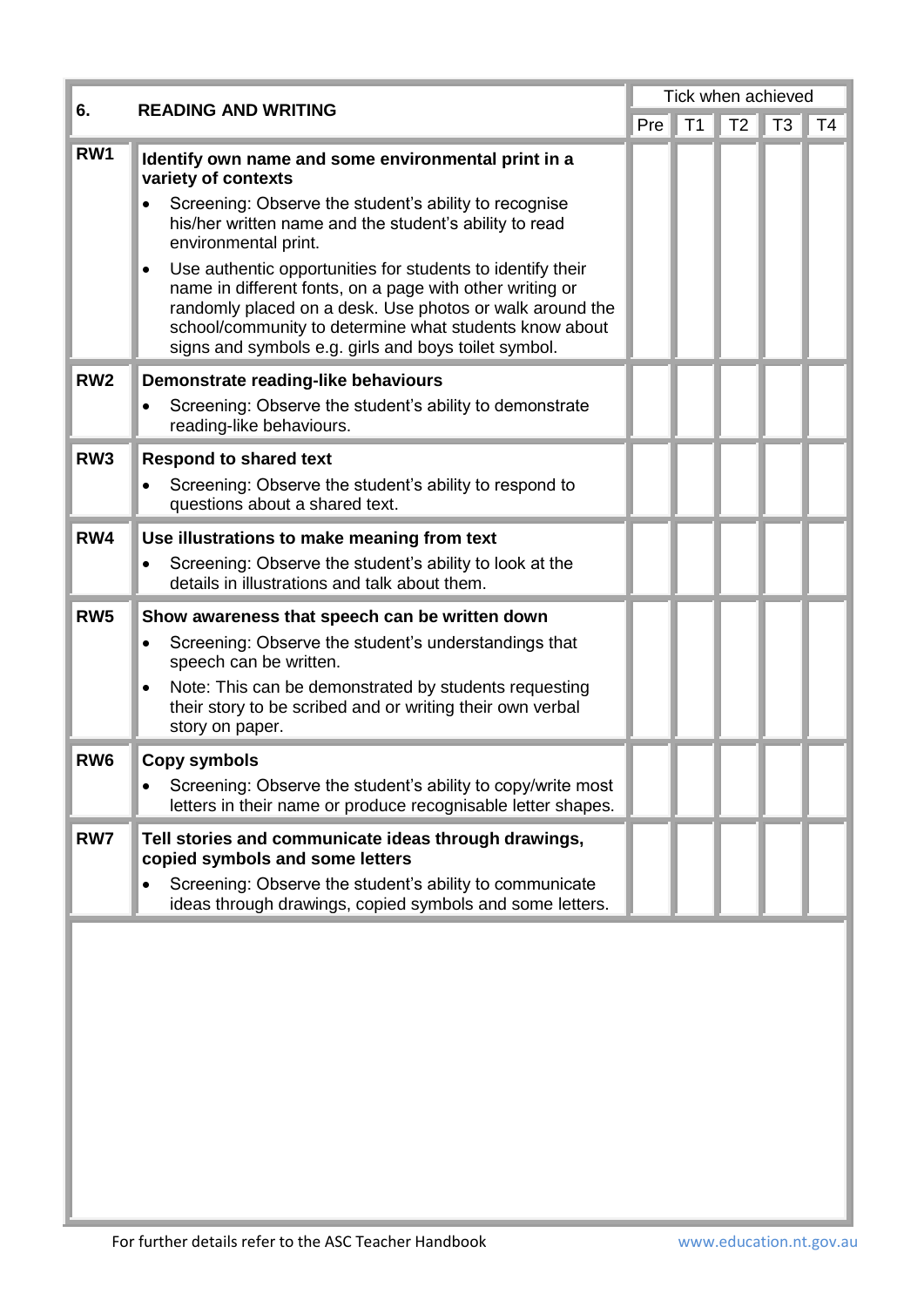## **NUMERACY**

Numeracy is an essential skill for students in becoming successful learners at school and life beyond school, and in preparing them for their future roles as family, community and workforce members. As described in the Australian Curriculum: 'students become numerate as they develop the knowledge and skills to use mathematics confidently across all learning areas at school and in their lives more broadly'.

| 7.              |                                                                                                                                                                                                                                                                              | Tick when achieved |    |                |                |                |  |
|-----------------|------------------------------------------------------------------------------------------------------------------------------------------------------------------------------------------------------------------------------------------------------------------------------|--------------------|----|----------------|----------------|----------------|--|
|                 | <b>NUMBER AND GEOMETRY</b>                                                                                                                                                                                                                                                   | Pre                |    | $T1$ T2 T3     |                | T <sub>4</sub> |  |
| NG1             | Recite 1-10 in sequence<br>Screening: Observe the student's ability to recite 1 to 10 in<br>sequence.                                                                                                                                                                        |                    |    |                |                |                |  |
| NG <sub>2</sub> | <b>Recognise numerals to 10</b><br>Screening: Observe the student's ability to recognise<br>$\bullet$<br>numerals (digits) 1 to 10. Display the numerals in random<br>order. Ask students: Show me the number four. Show me<br>the number two.                               |                    |    |                |                |                |  |
| NG <sub>3</sub> | Identify and name the numeral that matches a given<br>collection to 10<br>Screening: Observe the student's ability to identify and<br>name numerals that match a given collection to 10.                                                                                     |                    |    |                |                |                |  |
| NG4             | Match and count 5 items using 1 to 1 correspondence<br>Screening: Observe the student's ability to count 5 items<br>using one to one correspondence by matching one set of<br>objects to another i.e. egg to egg carton, marbles to patty<br>pans 1, 2, 3, 4, 5              |                    |    |                |                |                |  |
| NG5             | Continue a 2 part pattern<br>Screening: Observe the student's ability to continue a 2<br>part pattern.                                                                                                                                                                       |                    |    |                |                |                |  |
| NG <sub>6</sub> | Instantly recognise spatial patterns for 1, 2, 3 without<br>counting (subitising)<br>Screening: Observe the student's ability to subitise groups<br>of 1, 2 and 3.                                                                                                           |                    |    |                |                |                |  |
| NG7             | Find and name a triangle, circle and square<br>Screening: Observe the student's ability to find and name a<br>triangle, circle and a square.                                                                                                                                 |                    |    |                |                |                |  |
|                 |                                                                                                                                                                                                                                                                              |                    |    |                |                |                |  |
| 8.              | Tick when achieved<br><b>MEASUREMENT AND GEOMETRY</b>                                                                                                                                                                                                                        |                    |    |                |                |                |  |
|                 |                                                                                                                                                                                                                                                                              | Pre                | T1 | T <sub>2</sub> | T <sub>3</sub> | T4             |  |
| MG1             | Say and demonstrate understanding of positional words<br>Screening: Observe the student's ability to follow and use<br>positional language in their home language e.g. put the<br>pencil on top of the book, stand beside the table, the snake<br>is on/near/under the rock. |                    |    |                |                |                |  |